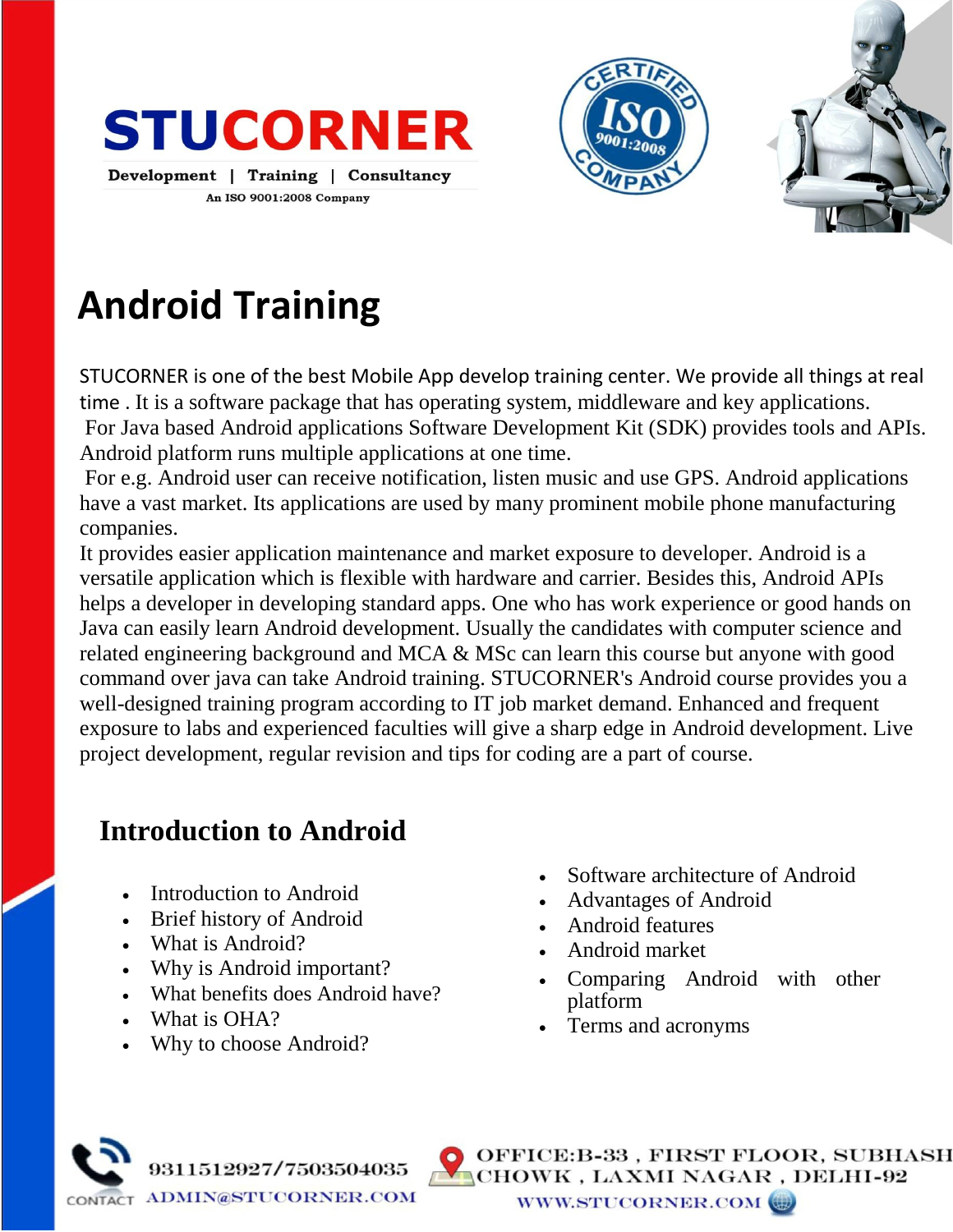#### **Installation and Configuration of Android**

- Details about the software requirement
- Download and installation process of eclipse
- Download and installation process of JDK
- Installation of ADT plugin for eclipse
- Download and installation process of Android SDK
- Configuration of ADT plug-in for eclipse
- How to select Android version?
- Step to create new project?
- **Running your application Creation of new** AVD

#### **Getting Started**

- How to select Android version?
- Step to create new project
- Running Your Application
- Creation of New AVD
- Creating run configuration
- Creating your first Android activity
- List of basic sample programs

#### **Introductions to Application Components Activities**

- **Services**
- Broadcast receivers
- Content providers
- Intents
- **Notifications**
- Activating and shutting down components
- Brief idea about manifest file
- Brief idea about activities and Task

#### **Android Component Life Cycle**

- Activity Life Cycle with sample program
- Service Life Cycle with sample program

9311512927/7503504035

#### **Android Layouts**

- What are views, Layouts and there classification?
- How Android Draws views and Layout?
- Classification
- Table Layout ln detail with Example
- Tab Layout ln detail with Example
- Frame Layout ln detail with Example
- Absolute Layout ln detail with Example
- Linear Layout in detail with Example

#### **Android Views**

- Grid View In detail With Example
- Map View In detail with Example
- Cont. Sub Topical Views
- Web View In detail with Example
- Spinner In detail with Example
- Gallery In detail with Example
- Google Map View In detail with Example
- Introduction to creating activity user with views
- Different ways of creating views Using xml

#### **Styles and Themes**

- Providing resources
- Different resource file location
- Providing alternative resources
- Android finds the best matching resource
- Accessing resources
- Accessing platform resources
- Handling runtime changes
- Introduction to JOuery
- JQuery work in Android



OFFICE:B-33, FIRST FLOOR, SUBHASH CHOWK, LAXMI NAGAR, DELHI-92 WWW.STUCORNER.COM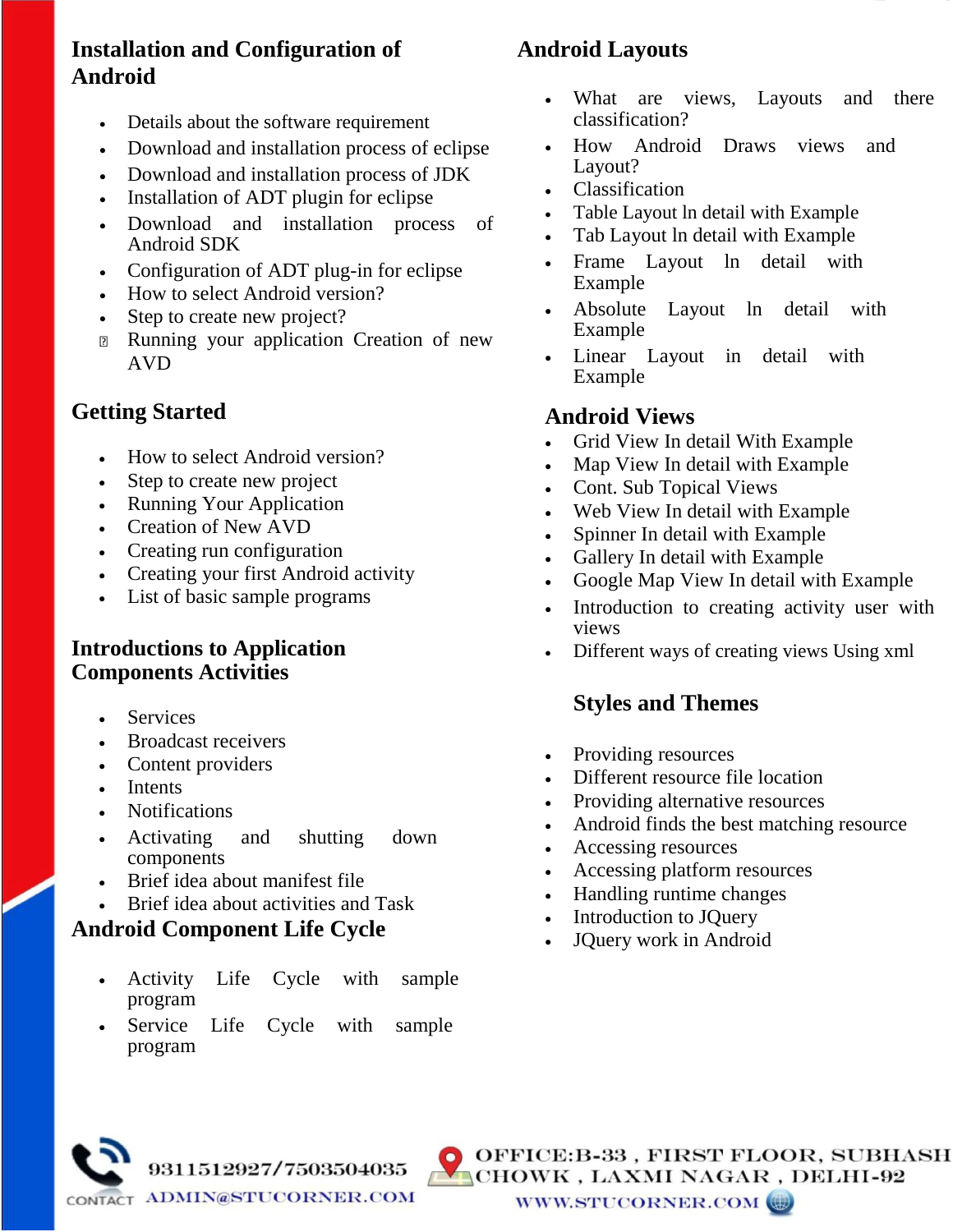## **What are Fragments?**

- Multi-pane & Single pane
- Fragment Life Cycle
- Addition of Fragments
- Fragments Working without UI

## **Introduction to Menus**

- How to create menus?
- Types of Android Application Menus
- Option Menu
- Expanded In detail with Example
- Context Menu ln detail with example
- Sub Menu-In detail with example

## **Introduction to Drawers**

- Navigation Drawer
- Simple Side Drawer
- Tab Drawer
- Extra Drawer

# **Handling User Interaction Events**

- Handling user events
- Different types of event listener
- OnClickO
- OnLongClickO
- OnFocusChangeO
- OnKeyO
- OnTouchO
- OnCreateContextMenuO
- Different types of event handler
- OnKeyDown (int, KeyEvent)
- OnKeyUp (int, KeyEvent)
- OnTrackballEvent (MotionEvent)

9311512927/7503504035

- OnTouchEvent (MotionEvent)
- OnFocusChanged (boolean,int,Rect)

# **Creating Dialogs**

- Introduction to dialogs
- Showing and dismissing of dialog boxes
- Alert dialog In detail with example
- Progress dialog In detail with example
- Threading and handler
- Creating running applications-Events
- Creating running applications-Dialogs

# **Notifications**

- Notifying Users
- Status bar Notification
- Toast Notification
- Dialog Notification
- Supported video formats
- Controlling playback
- Managing media playback output
- Multimedia supported audio formats
- Recording audio and video
- Using Intents to Record Video Configuring and Controlling Video Recording
- Previewing Video Recording
- Reading and Writing JPEG EXIF Image Details
- Adding new media to media storage
- Using the Media Scanner
- Inserting Media into the Media Store
- Raw video manipulation
- Recording Sound with Audio Record
- Playing Sound with Audio Track
- Speech recognition
- Creating and Running and Testing



OFFICE: B-33, FIRST FLOOR, SUBHASH **NORTH CHOWK, LAXMI NAGAR, DELHI-92** WWW.STUCORNER.COM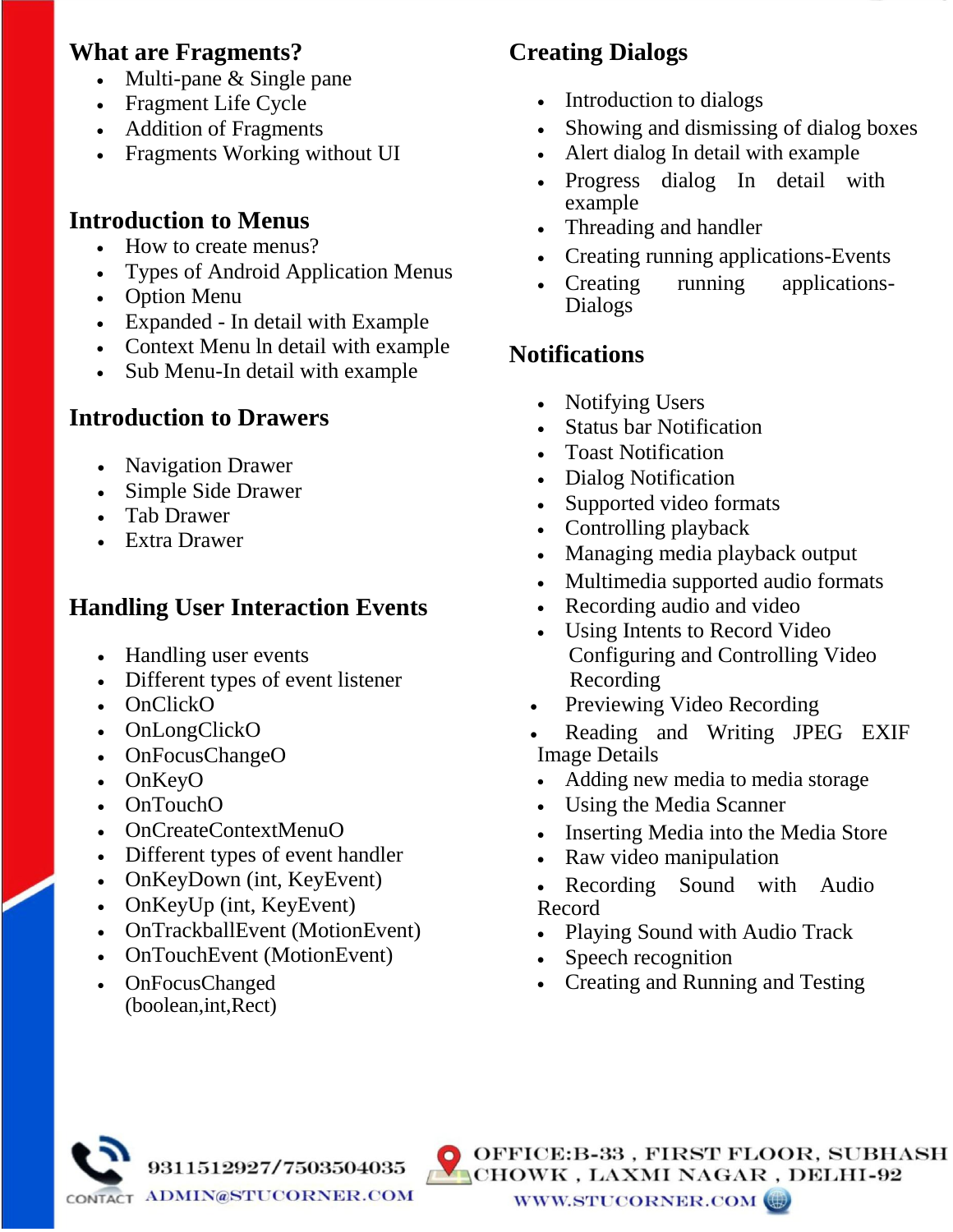# **Intents, Broadcast Receivers, Adapters**

## **And Internet**

- Different types of intent?
- Launching sub-activities
- What is intent filter
- Intent objects---In detail with example
- Using intents to take pictures
- Handling sub activity results

# **Data Storage**

- Android techniques for data storage
- Creating and saving shared preferences
- Retrieving shared preferences
- Storing in files
- Loading from files.
- Storing in databases.

# **Working with SQLite**

- Introducing SQLite database.
- Working with Android databases.
- Using SQLite OpenHelper.
- Cursors and content values.
- Opening and closing Database

# **Working in Background**

- Introducing services
- Creating and controlling services
- Registering a service in the manifest
- Starting, controlling, and interacting with a service

#### **Using the Camera, Taking Pictures and the Media API**

- Controlling the camera and taking pictures
- Playing audio and video
- Introducing the media player
- Preparing audio for playback

Preparing for video playback

- Packaging audio as an application resource
- Initializing audio content for playback

9311512927/7503504035



- Playing video using the video view
- Setting up a surface for video playback

Initializing video content for playback

#### **Maps, GEO coding and Location Based Services**

- Using Location Based Services
- Working with the location manager
- Configuring the Emulator to Test Location Based Services

# **About ADB (Android Debug Bridge)**

- DDMS: Dalvik debug monitor Service
- Trace View

# **Data Security and Permission**

- Security Architecture
- User Ids and File Access
- Using Permissions

Declaring and Enforcing Permissions

# **Drawing 2D and 3D Graphics**

- Rolling your own Widgets
- Drawables
- **B** Bitmaps Paint

## **Using Bluetooth and Managing and Monitoring Wi-Fi**

- Accessing the Local Bluetooth Device
- Adapter
- Managing Bluetooth Properties and State
- Managing Device Discoverability
- Discovering Remote Devices
- Monitoring Active Connection Details
- Scanning for Hotspots

O OFFICE:B-33, FIRST FLOOR, SUBHASH  $\frac{\text{931151292777503504035}}{\text{CMTACT ADMIN@STUCORNER. COM}}$   $\frac{\text{V}}{\text{WWW STUCORNER COM}}$  CONTACT WWW.STUCORNER.COM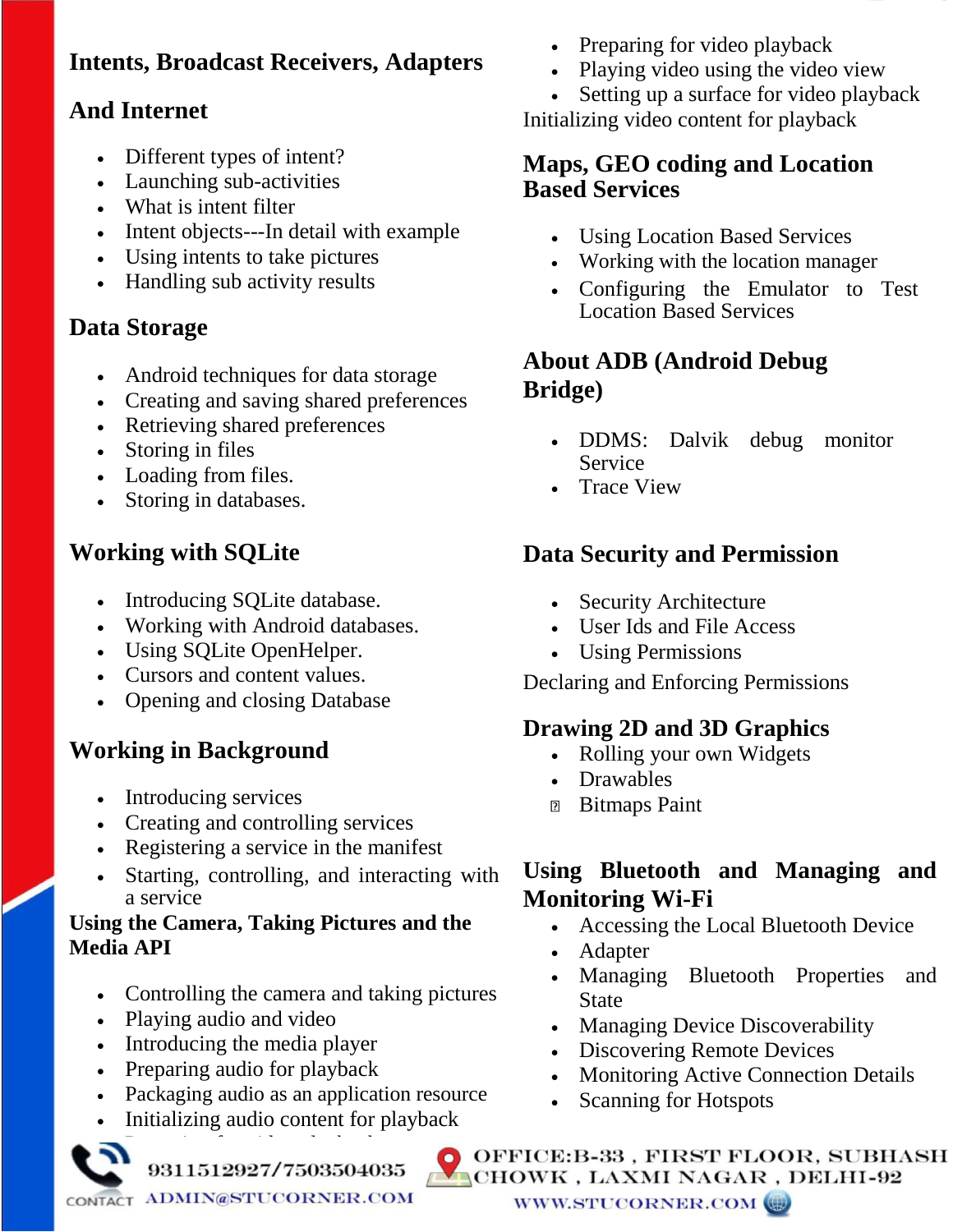- Managing Wi-Fi Configurations
- Creating Wi-Fi Network Configurations
- Device Vibration
- Controlling device vibration

# **Introduction SMS and MMS**

- Using SMS and MMS in Your Application
- Sending SMS and MMS from your Application
- Using Intents and the Native Client
- Sending SMS Messages Manually
- Tracking and Conforming SMS Message
- Delivery
- Conforming to the Maximum SMS
- Message Size Sending DAT Messages

# **P2P Communication**

- Introduction Android Instant Messaging
- Using the GTalk Service
- Binding the GTalk Service
- Making a GTalk Connection and Starting an IM Session
- Handling Subscription Rousts
- Removing and Blocking Contacts
- Managing the User's Presence
- Managing Chat Session
- Sending Instant Text Messages
- Receiving Instant Text Messages
- Chat Rooms and Group Chats

# **Content Providers**

- What is content provider
- How to access build in Content provider
- Retrieving build-in Content provider data

#### **Web Services with Architecture**

- What are WebServices
- Web service Architecture
- REST & SOAP
- Parsing Techniques JSON, XML
- Consuming WebServices
- CRUD Operations over Server

# **Android Telephony**

- Launching the Dialler to Initiate Phone
- Calls Replacing the Native dialler
- Accessing phone and Network Properties & Status
- Reading Phone Device Details
- Reading Data Connection and Transfer **State**
- Reading Network Details

# **Google Cloud Messaging**

- What is GCM?
- GCM Architecture
- GCM Services
- Instant Messaging
- TTL (Time to Live)
- Group Messaging
- **E** Server Communication

#### **Sensor Device**

- Using sensors and the sensor manager
- Introducing Sensors
- Supported Android Sensors
- Finding Sensors
- Using Sensors
- Interpreting the sensor values
- Using the compass , accelerometer and orientation sensors
- Introducing Accelerometers
- Detecting Acceleration Changes
- Creating a G-Force meter



OFFICE:B-33 , FIRST FLOOR, SUBHASH **NORTH CHOWK, LAXMI NAGAR, DELHI-92** WWW.STUCORNER.COM